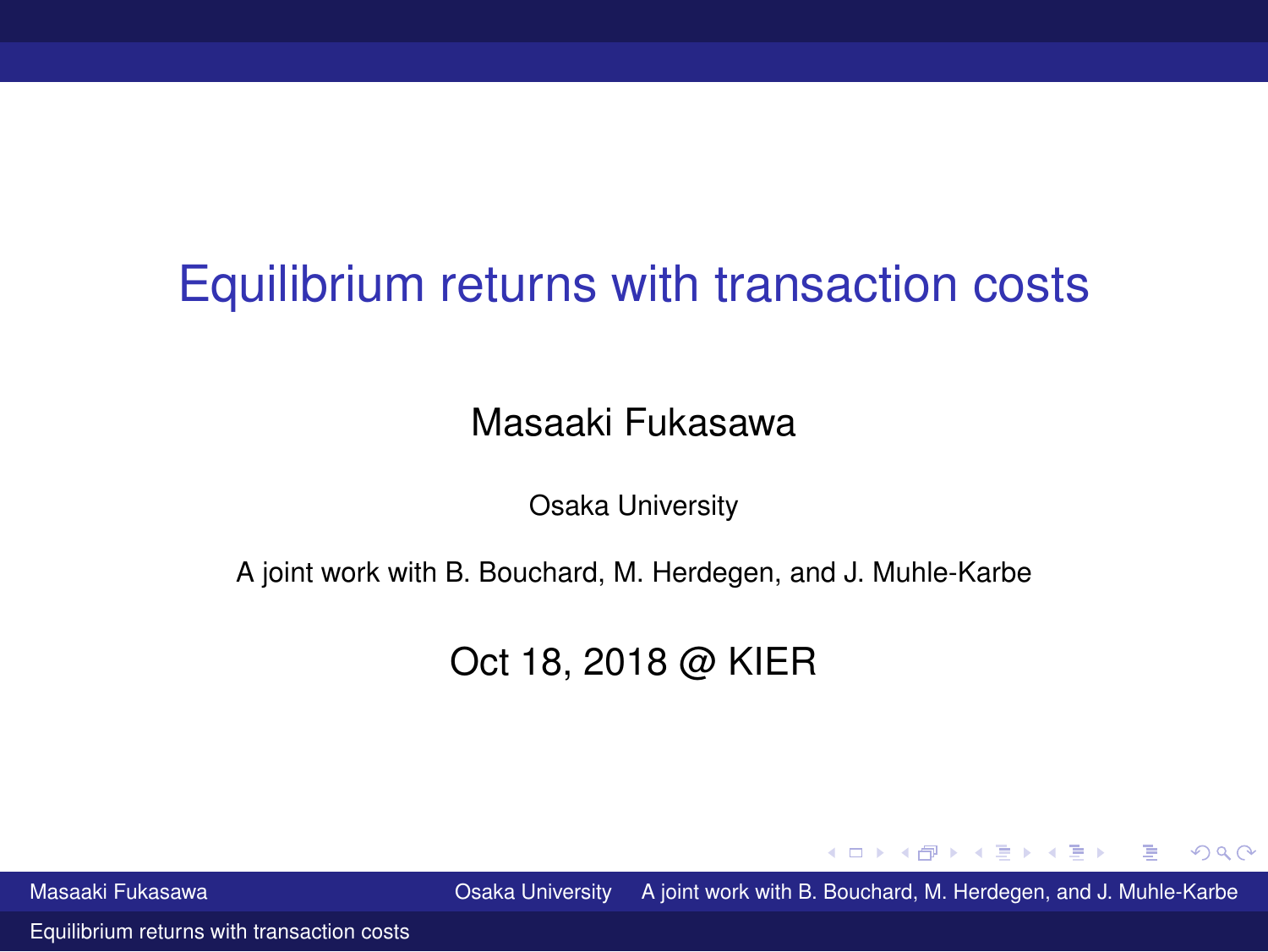# The aim of the study

How asset returns depend on liquidity ?

- $\triangleright$  A tractable equilibrium model with transaction costs
- $\blacktriangleright$  Continuous time
- $\blacktriangleright$  (Heterogeneous) multiple agents

For maximal tractability, we consider

- ▶ Local mean-variance preference
- ▶ Quadratic transaction costs

In this talk, we focus on a single asset market with finite horizon; see

Equilibrium returns with transaction costs, Finance Stoch. (2018)

for a more general case.

Masaaki Fukasawa Osaka University A joint work with B. Bouchard, M. Herdegen, and J. Muhle-Karbe

 $QQ$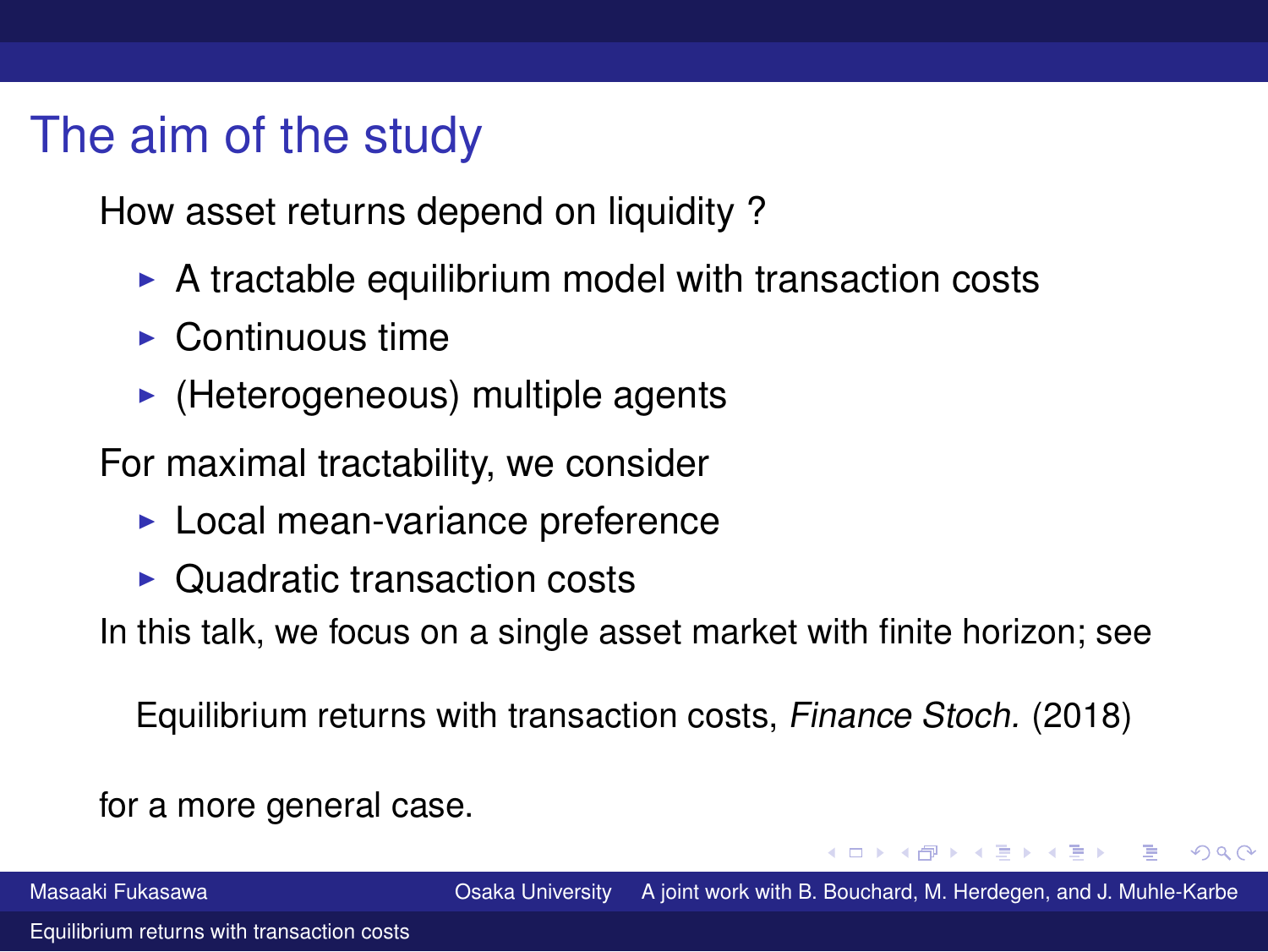## The framework

An asset price dynamics (under business time scale)

 $dS_t = u_t dt + dW_t$ 

The premium  $\mu_t$  is to be determined endogenously.

Agents  $n = 1, 2, \ldots, N$  receive random endowments

$$
dY_t^n = a_t^n dt + \zeta_t^n dW_t + dM_t^{\perp,n},
$$

where  $a^n$  and  $\zeta^n$  are adapted (square) integrable process and  $M^{\perp,n}$  is a square integrable martingale orthogonal to W.

Agent  $\boldsymbol{n}$ 's wealth  $\Pi^n(\varphi)$  with a strategy  $\varphi$  is given by

$$
\Pi^{n}(\varphi)_{t} = Y_{t}^{n} + \int_{0}^{t} \varphi_{u} dS_{u} - \lambda \int_{0}^{t} \dot{\varphi}_{u}^{2} du.
$$

Masaaki Fukasawa Osaka University A joint work with B. Bouchard, M. Herdegen, and J. Muhle-Karbe

 $QQ$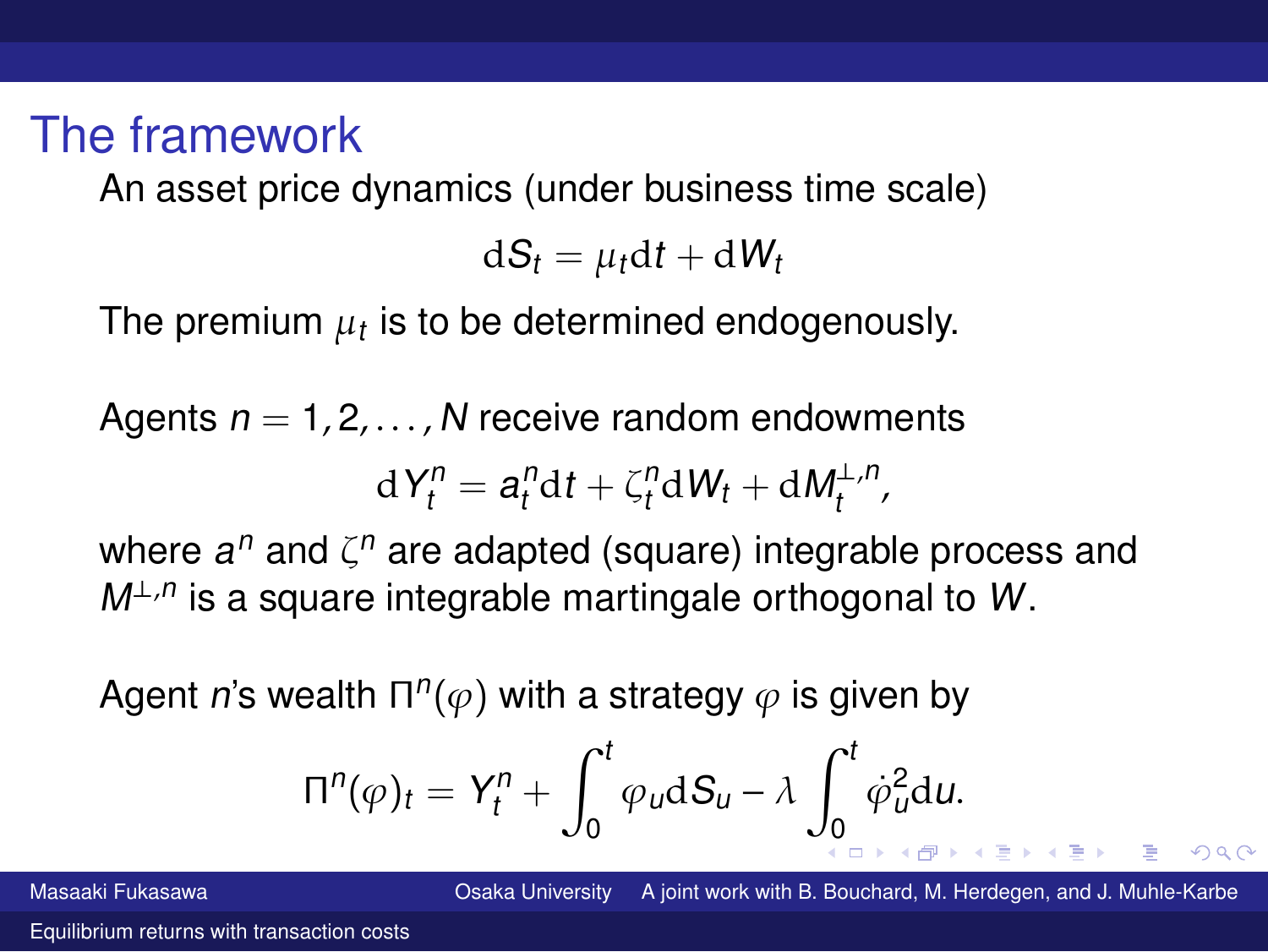Local mean-variance preference Agent <sup>n</sup>'s problem is to maximize

$$
J^n(\varphi) := E[\Pi^n_T(\varphi)] - \frac{\gamma^n}{2} E[\langle \Pi^n(\varphi) \rangle_T].
$$

 $\blacktriangleright$   $\gamma^n > 0$  is Agent *n*'s risk aversion.

 $\blacktriangleright$   $\langle \Pi^n(\varphi) \rangle$  is the quadratic variation;

$$
\langle \Pi^n(\varphi) \rangle_T = \int_0^T |\varphi_u + \zeta_u^n|^2 \mathrm{d} u + \langle M^{\perp,n} \rangle_T.
$$

Thus,

$$
J^n(\varphi) = \int_0^T E\bigg[\varphi_t\mu_t - \lambda\dot{\varphi}_t^2 - \frac{\gamma^n}{2}|\varphi_t + \zeta_t^n|^2\bigg]dt + E[\langle M^{\perp,n}\rangle_T].
$$

Masaaki Fukasawa Osaka University A joint work with B. Bouchard, M. Herdegen, and J. Muhle-Karbe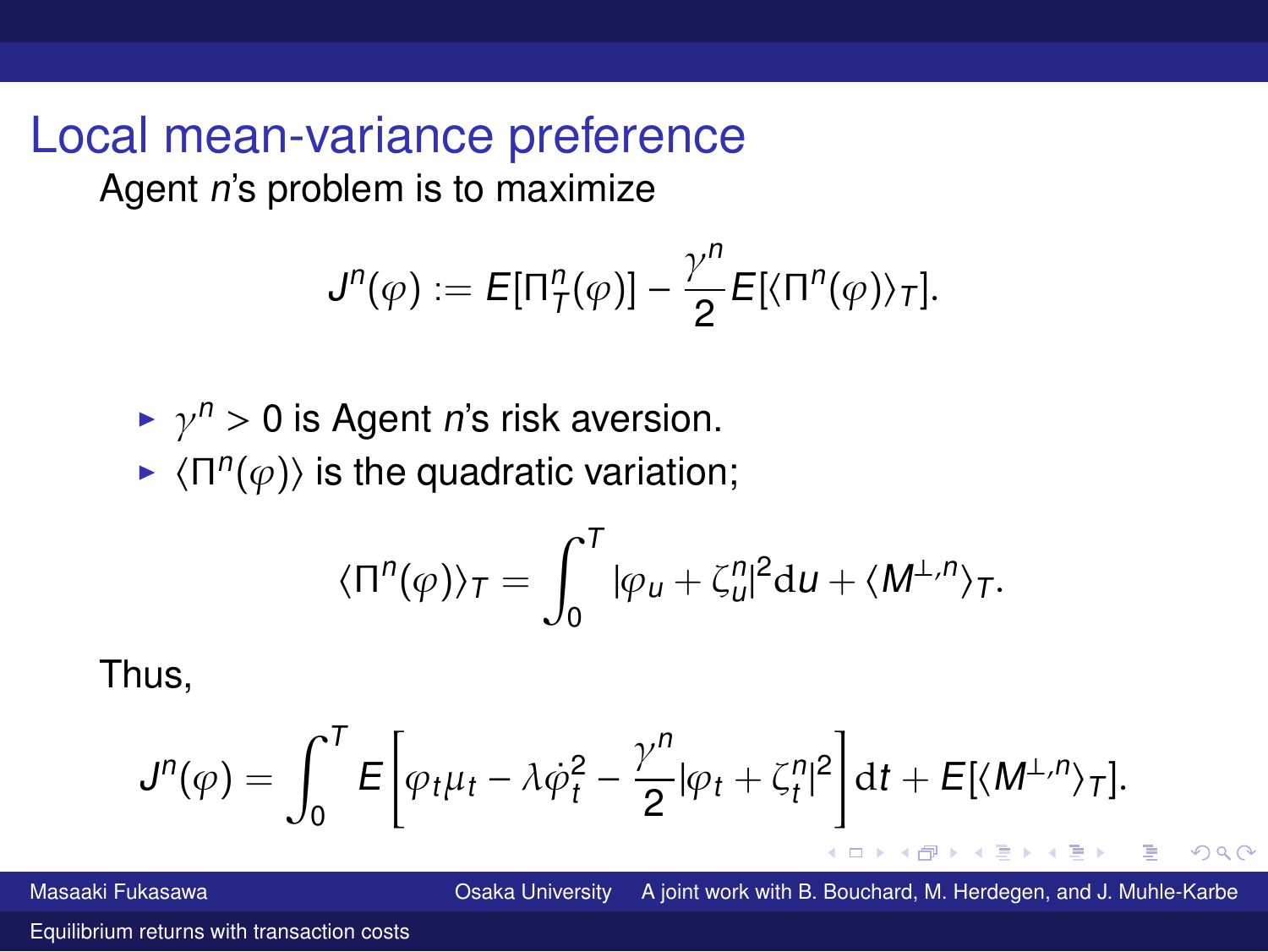# **Comments**

- ► Without loss of generality, we can assume  $M^{\perp,n} = 0$ .
- ▶ Local mean-variance preference is time consistent.
- $\blacktriangleright$  Quadratic costs  $\lambda \dot \varphi^2$  arise from linear market impacts
- ▶ Gârleanu and Pedersen
	- (J. Finance 2013, J. Econ. Theory 2016)
	- a single rational agent and noise traders
- ▶ Sannikov and Skrzypacz (preprint, 2016)
	- market impacts are endogenized

つのへ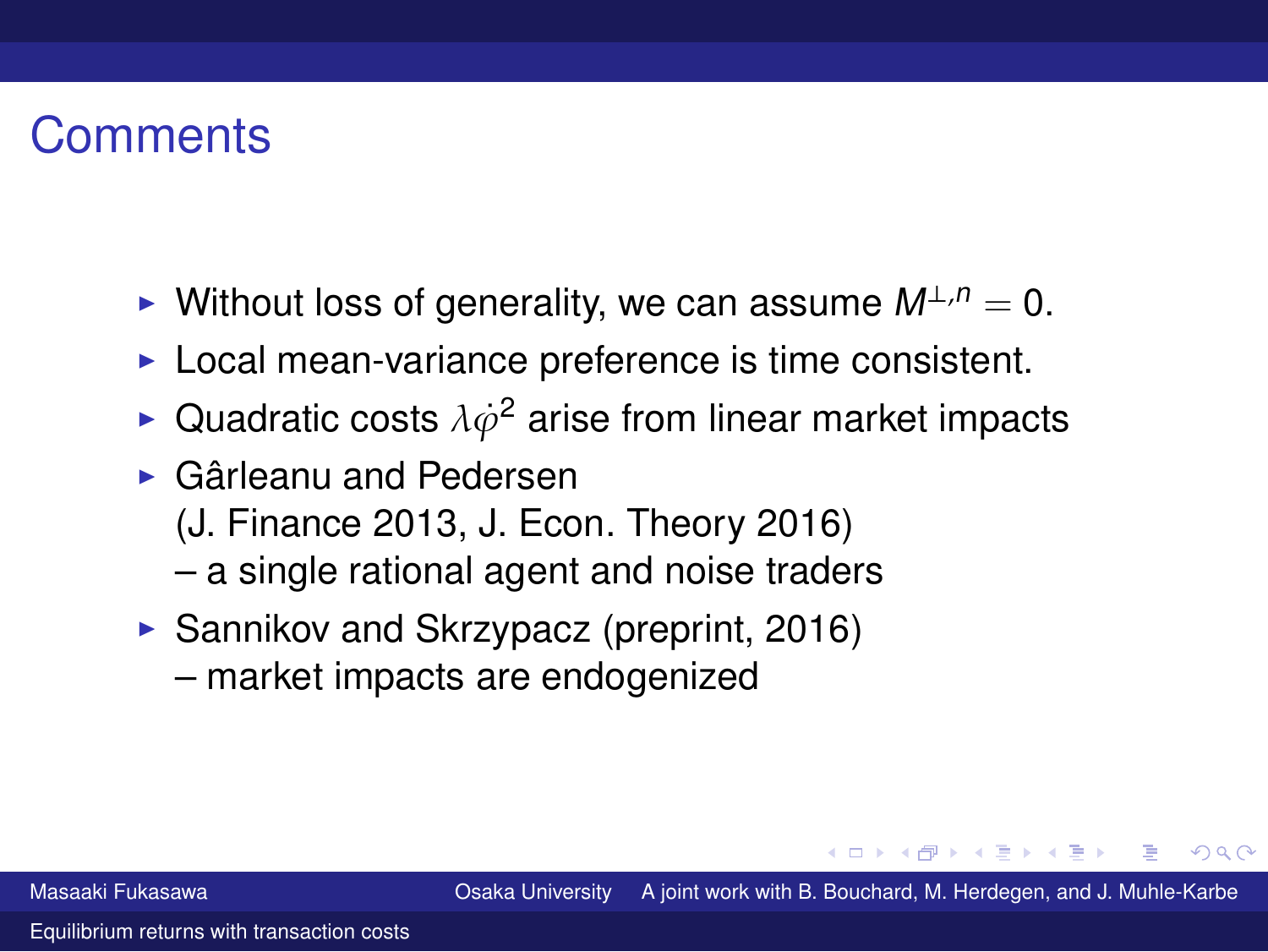Frictionless case :  $\lambda = 0$ 

$$
\text{Maximize } \int_0^T E\bigg[\varphi_t \mu_t - \frac{\gamma^n}{2} |\varphi_t + \zeta_t^n|^2\bigg] \, \mathrm{d}t.
$$

The solution is

<span id="page-5-0"></span>
$$
\varphi^n = \frac{\mu}{\gamma^n} - \zeta^n. \tag{1}
$$

The clearing condition for N agents with noise trader demand  $\psi$ :

$$
\psi+\sum_{n=1}^N\varphi^n=0.
$$

The equilibrium return is therefore

<span id="page-5-1"></span>
$$
\mu = \left(\sum_{n=1}^{N} \frac{1}{\gamma_n}\right)^{-1} \left(-\psi + \sum_{n=1}^{N} \zeta^n\right).
$$
 (2)

Masaaki Fukasawa Osaka University A joint work with B. Bouchard, M. Herdegen, and J. Muhle-Karbe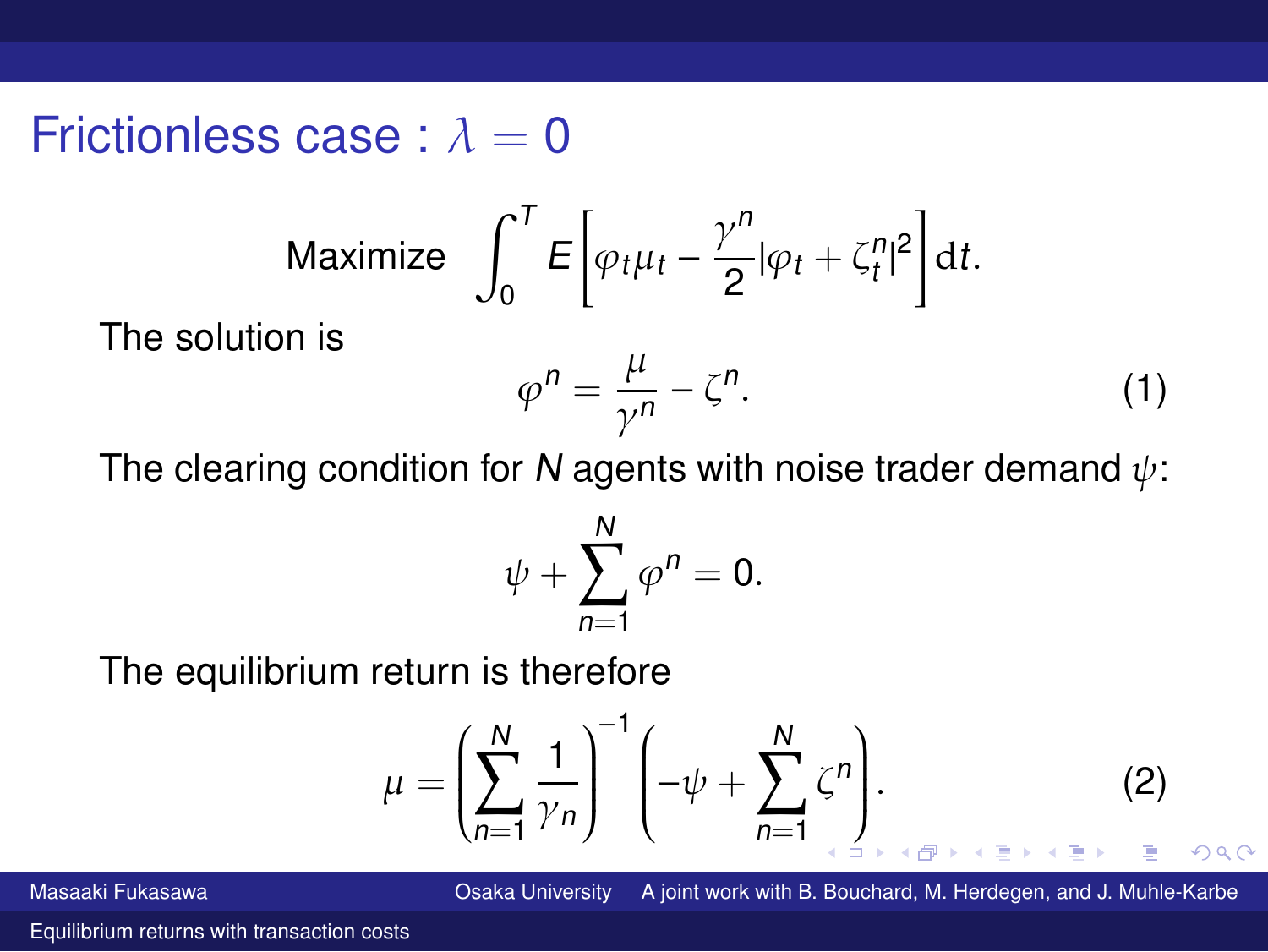### The frictional optimizer

**Lemma:** For given  $\mu$ , let  $\varphi^n$  be the frictionless optimizer [\(1](#page-5-0)). Then, the frictional optimization problem

Maximize 
$$
J^n(\varphi) = \int_0^T E \left[ \varphi_t \mu_t - \lambda \dot{\varphi}_t^2 - \frac{\gamma^n}{2} |\varphi_t + \zeta_t^n|^2 \right] dt
$$

has a unique solution  $\varphi^{\lambda,n}$ , characterized by the FBSDE

$$
d\varphi_t^{\lambda,n} = \dot{\varphi}_t^{\lambda,n} dt, \quad \varphi_0^{\lambda,n} = 0,
$$
  
\n
$$
d\dot{\varphi}_t^{\lambda,n} = \frac{\gamma^n}{2\lambda} (\varphi_t^{\lambda,n} - \varphi_t^n) dt + dM_t^n, \quad \dot{\varphi}_T^{\lambda,n} = 0,
$$
\n(3)

<span id="page-6-0"></span>where  $\mathsf{M}^n$  is a square integrable martingale to be determined as part of the solution.

Masaaki Fukasawa Osaka University A joint work with B. Bouchard, M. Herdegen, and J. Muhle-Karbe

 $\Omega$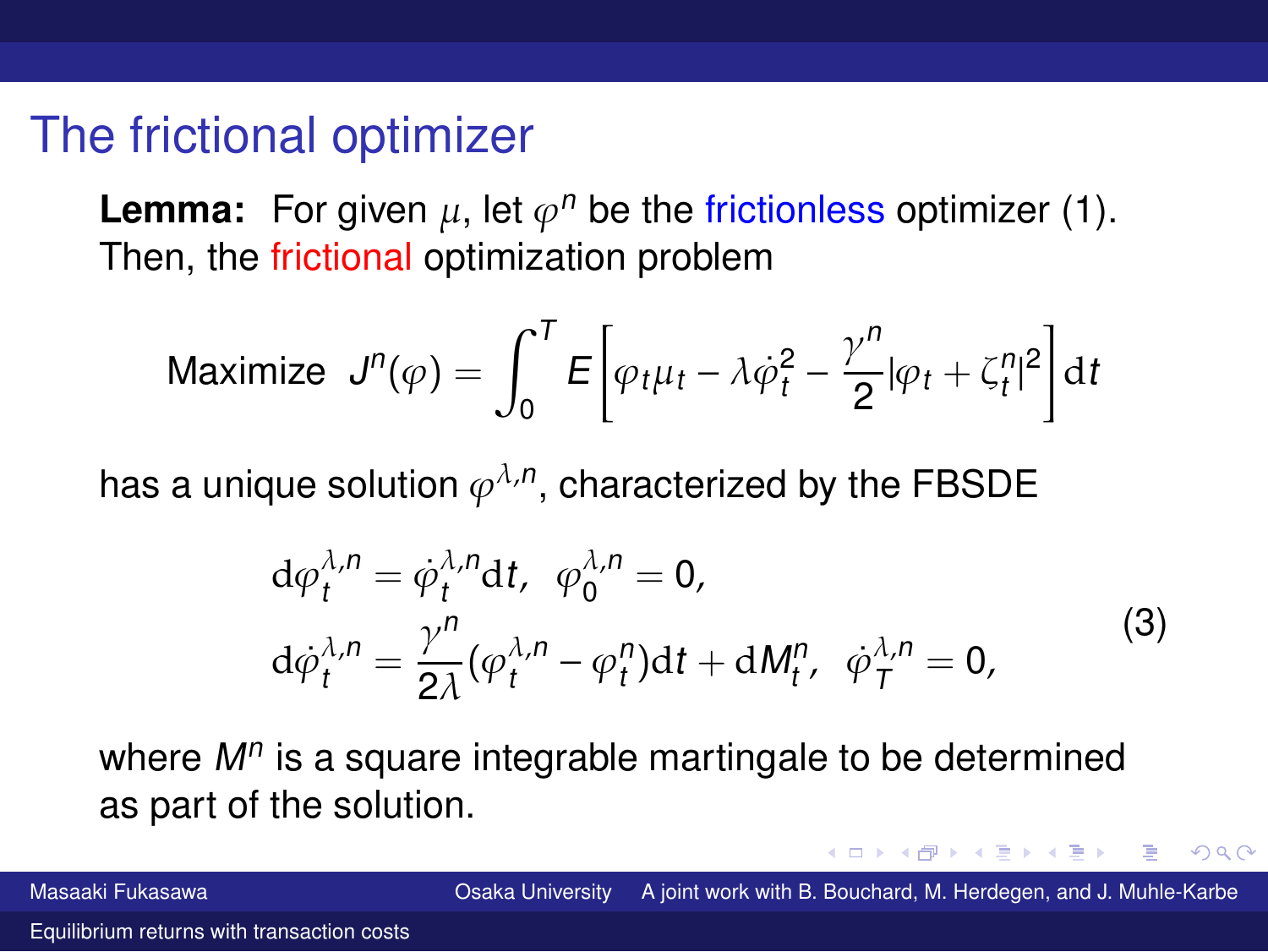### The explicit solution

**Lemma:** The unique solution of ([3\)](#page-6-0) is given by

$$
\varphi_t^{\lambda,n} = \int_0^t \exp\left\{-\int_s^t F(u) \mathrm{d}u\right\} \bar{\varphi}_s^n \mathrm{d}s,
$$

where

$$
\bar{\varphi}_t^n = \frac{\gamma^n}{2\lambda} \frac{1}{G(t)} \int_t^T E[G(s)\varphi_s^n | \mathcal{F}_t] ds,
$$
  

$$
F(t) = \sqrt{\frac{\gamma^n}{2\lambda}} \tanh\left(\sqrt{\frac{\gamma^n}{2\lambda}}(T-t)\right),
$$
  

$$
G(t) = \cosh\left(\sqrt{\frac{\gamma^n}{2\lambda}}(T-t)\right).
$$

4 0 8 Masaaki Fukasawa Osaka University A joint work with B. Bouchard, M. Herdegen, and J. Muhle-Karbe

Э×  $\leftarrow$   $\equiv$   $2Q$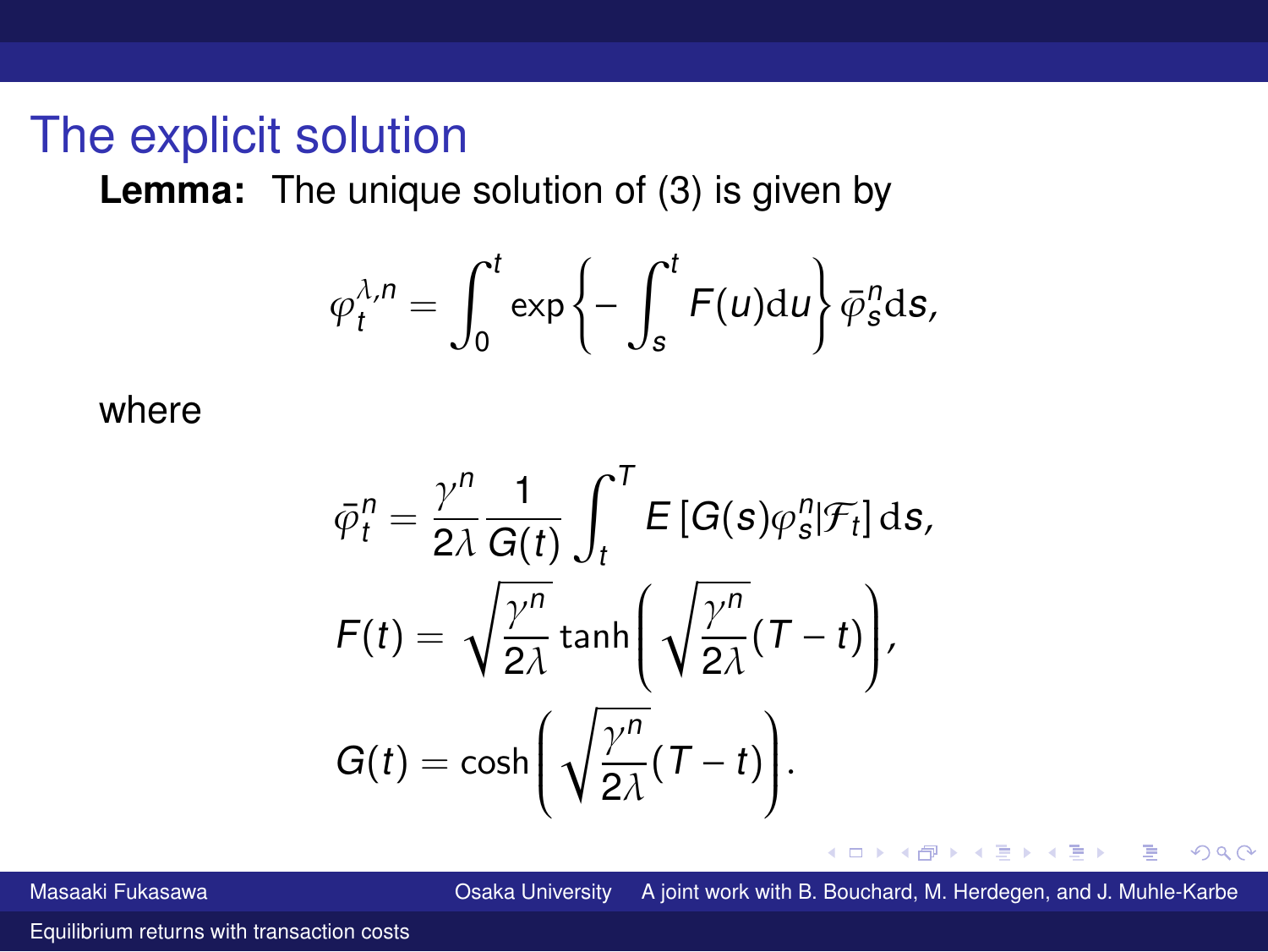### Towards equilibrium

We want to find  $\mu^\lambda$  such that the frictional optimizers  $\varphi=\varphi^{\lambda,n}$  of  $J^n(\varphi)$  for  $\mu=\mu^\lambda$ ,  $n=1,2,\ldots$  ,  ${\sf N},$  satisfy the clearing condition

$$
\psi+\sum_{n=1}^N\varphi^{\lambda,n}=0.
$$

We add an assumption on the noise trader demand  $\psi$ :

$$
d\psi_t = \dot{\psi}_t dt,
$$
  

$$
d\dot{\psi}_t = \mu_t^{\psi} dt + dM_t^{\psi},
$$

where  $\mu^\psi$  is a square integrable adapted process and  $\boldsymbol{M}^\psi$  is a square integrable martingale.

Assume  $\gamma^1<\dots<\gamma^N$  without loss of generality. Masaaki Fukasawa Osaka University A joint work with B. Bouchard, M. Herdegen, and J. Muhle-Karbe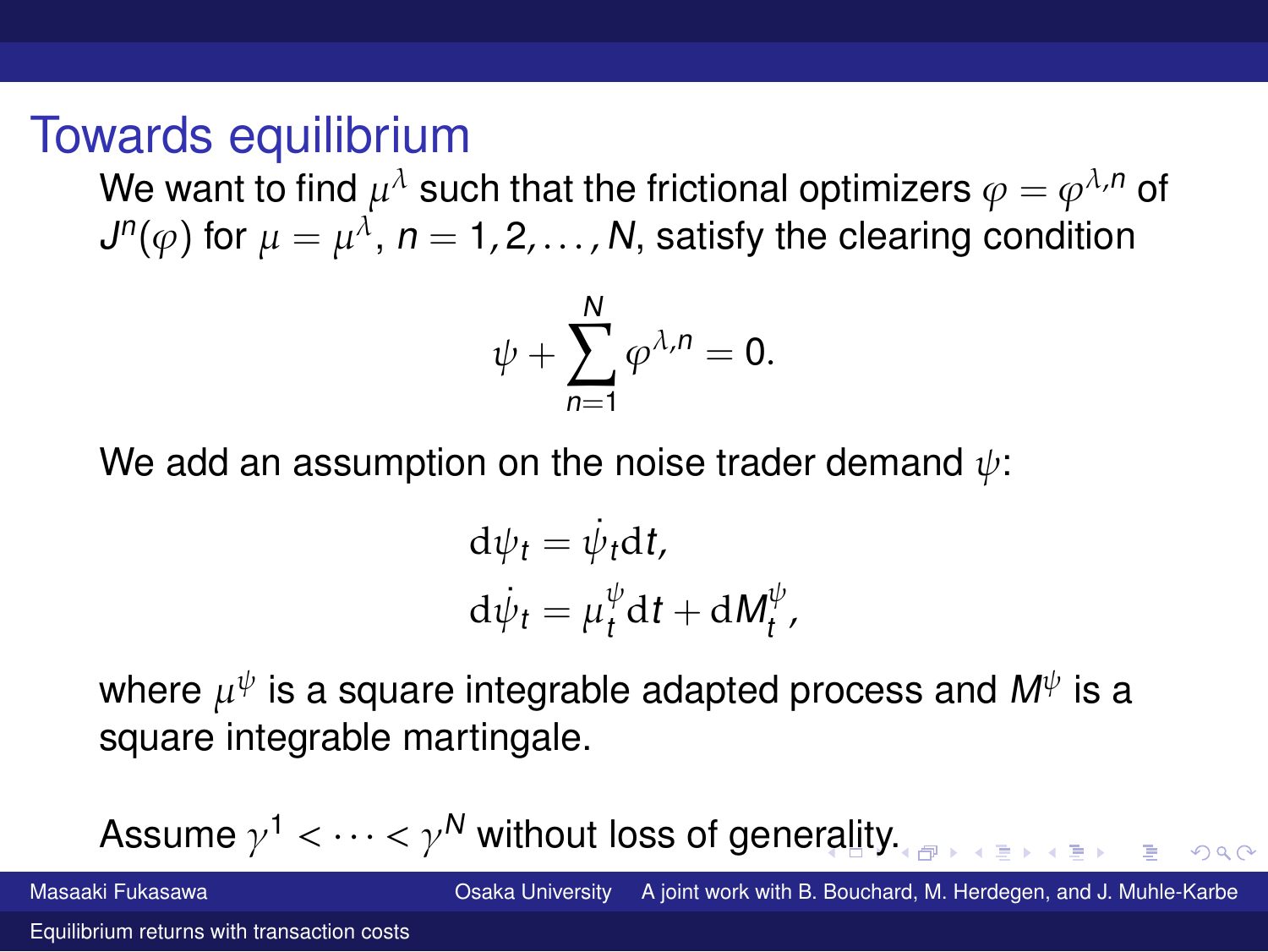## Key Lemma

**Lemma:** There exists a unique solution

$$
(\varphi^{\lambda,1},\ldots,\varphi^{\lambda,N-1})
$$

of the FBSDE

$$
d\varphi_t^{\lambda,n} = \dot{\varphi}_t^{\lambda,n} dt, \quad \varphi_0^{\lambda,n} = 0,
$$
  

$$
d\dot{\varphi}_t^{\lambda,n} = \frac{1}{2\lambda} \left( \gamma^n (\varphi_t^{\lambda,n} + \zeta_t^n) - \frac{(\varphi_t^{\lambda} + \zeta_t, \gamma)}{N} \right) dt - \frac{1}{N} d\dot{\psi}_t + dM_t^n
$$
  
(4)

<span id="page-9-0"></span>with  $\dot{\varphi}_{\mathcal{T}}^{\lambda,n}=$  0,  $n=$  1, 2,  $\dots$  , M  $-$  1, where

$$
(\varphi_t^{\lambda} + \zeta_t, \gamma) = \sum_{i=1}^N (\varphi_t^{\lambda, i} + \zeta_t^i) \gamma^i, \ \varphi_t^{\lambda, N} = -\sum_{i=1}^{N-1} \varphi_t^{\lambda, i} - \psi_t.
$$

Masaaki Fukasawa Osaka University A joint work with B. Bouchard, M. Herdegen, and J. Muhle-Karbe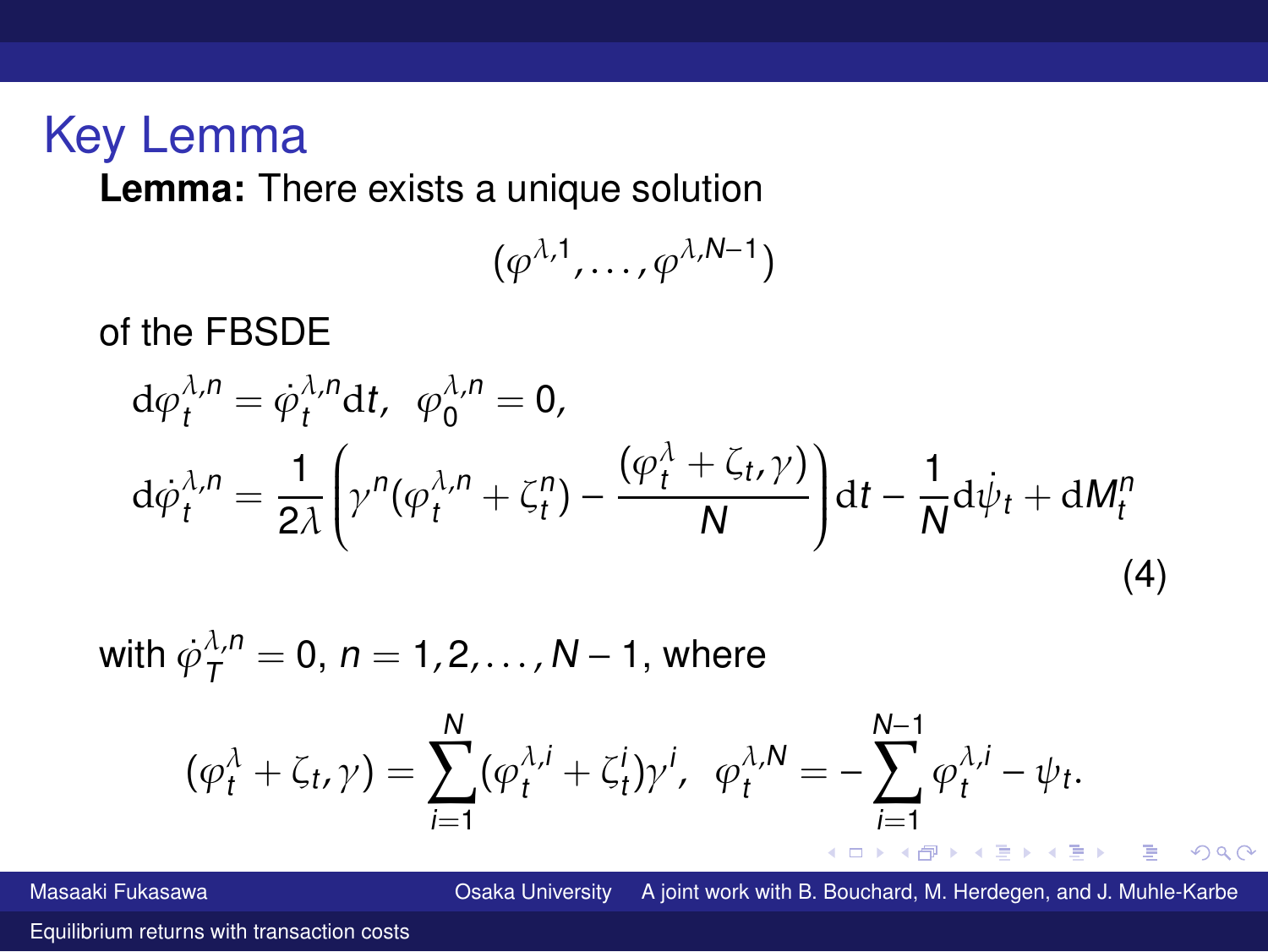### The main result

**Theorem:** Let  $\varphi^{\lambda,n}$ ,  $n = 1,2,\ldots,N$  be the unique solution of FBSDE [\(4](#page-9-0)). Let  $\mu$  be the frictionless equilibrium return [\(2](#page-5-1)) and  $\varphi^n$  be Agent  $n$ 's frictionless optimizer ([1\)](#page-5-0) under the frictionless equilibrium. Then, the unique frictional equilibrium return  $\mu^\lambda$  is given by

$$
\mu^{\lambda} = \mu + \frac{1}{N} \sum_{n=1}^{N} (\gamma^{n} - \bar{\gamma})(\varphi^{\lambda,n} - \varphi_{t}^{n}) + \frac{2\lambda}{N} \mu^{\psi},
$$

where

$$
\bar{\gamma} = \frac{1}{N} \sum_{n=1}^{N} \gamma_n.
$$

Masaaki Fukasawa Osaka University A joint work with B. Bouchard, M. Herdegen, and J. Muhle-Karbe

つのへ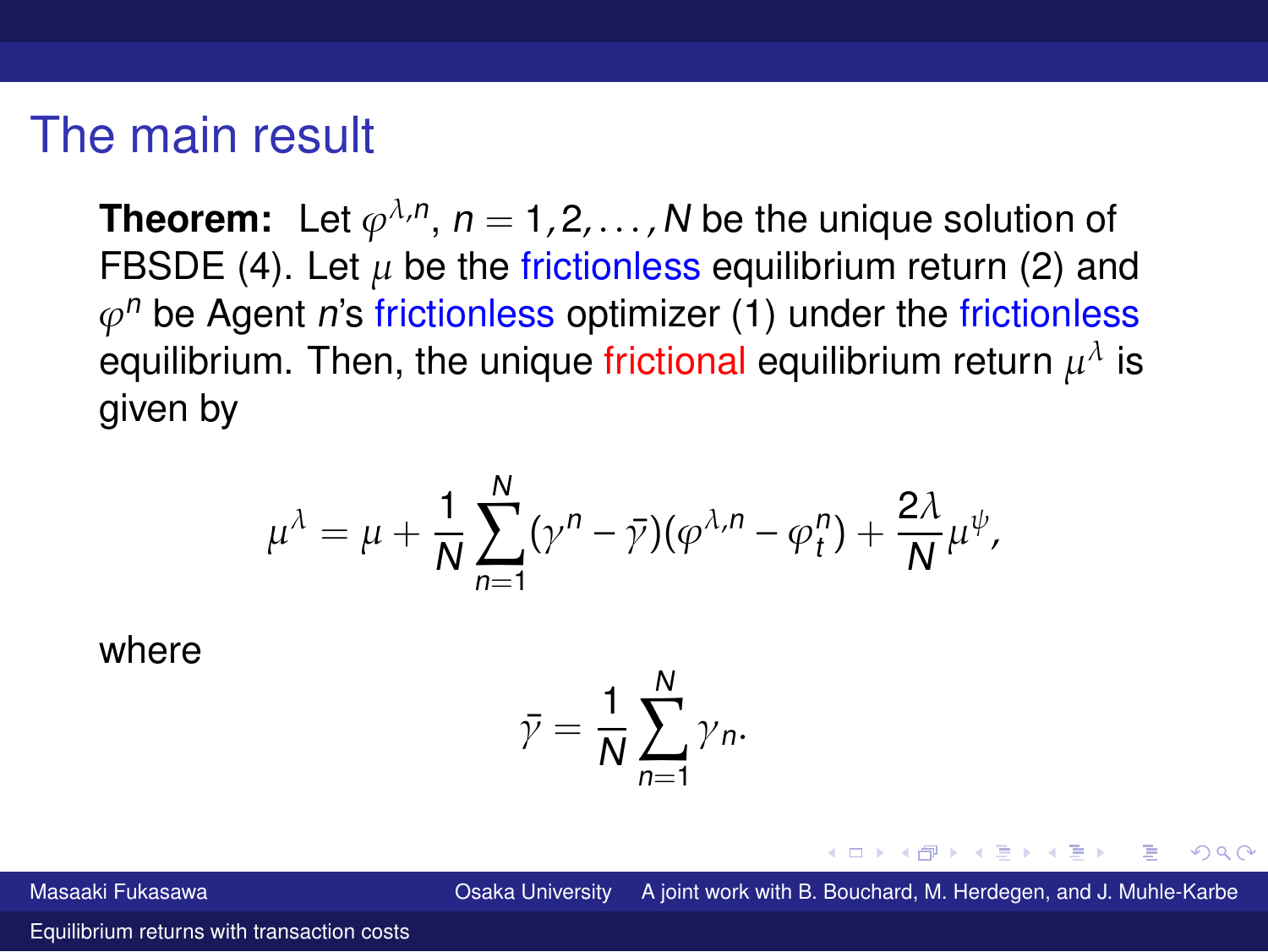# Implications on Liquidity Premium

$$
LP := \mu^{\lambda} - \mu = \frac{1}{N} \sum_{n=1}^{N} (\gamma^{n} - \bar{\gamma})(\varphi^{\lambda,n} - \varphi_{t}^{n}) + \frac{2\lambda}{N} \mu^{\psi}.
$$

- $\blacktriangleright \ \mu^\lambda = \mu,$  that is, LP  $=$  0, if
	- ▶  $\gamma_n \equiv \bar{\gamma}$  (homogeneous agents) and
	- $\blacktriangleright \ \mu^{\psi} = 0$  (  $\dot{\psi}$  is driftless).
- $\triangleright$  The first term of LP is the (sample) covariance between  $(\gamma^1, \ldots, \gamma^N)$  and  $(\varphi^{\lambda, 1} - \varphi_t^1, \ldots, \varphi^{\lambda, N} - \varphi_t^N)$  $_{t}^{\prime \prime }$ ):
	- ▶ positive if more risk averse agents are more excess holders.
	- $\blacktriangleright$  then, sellers have stronger incentives, agree with higher  $\mu^\lambda.$

 $\blacktriangleright~\mu^{\psi}>0$  (= the convexity of  $\psi$ ) pushes LP up. Why ?

Masaaki Fukasawa Osaka University A joint work with B. Bouchard, M. Herdegen, and J. Muhle-Karbe

つひひ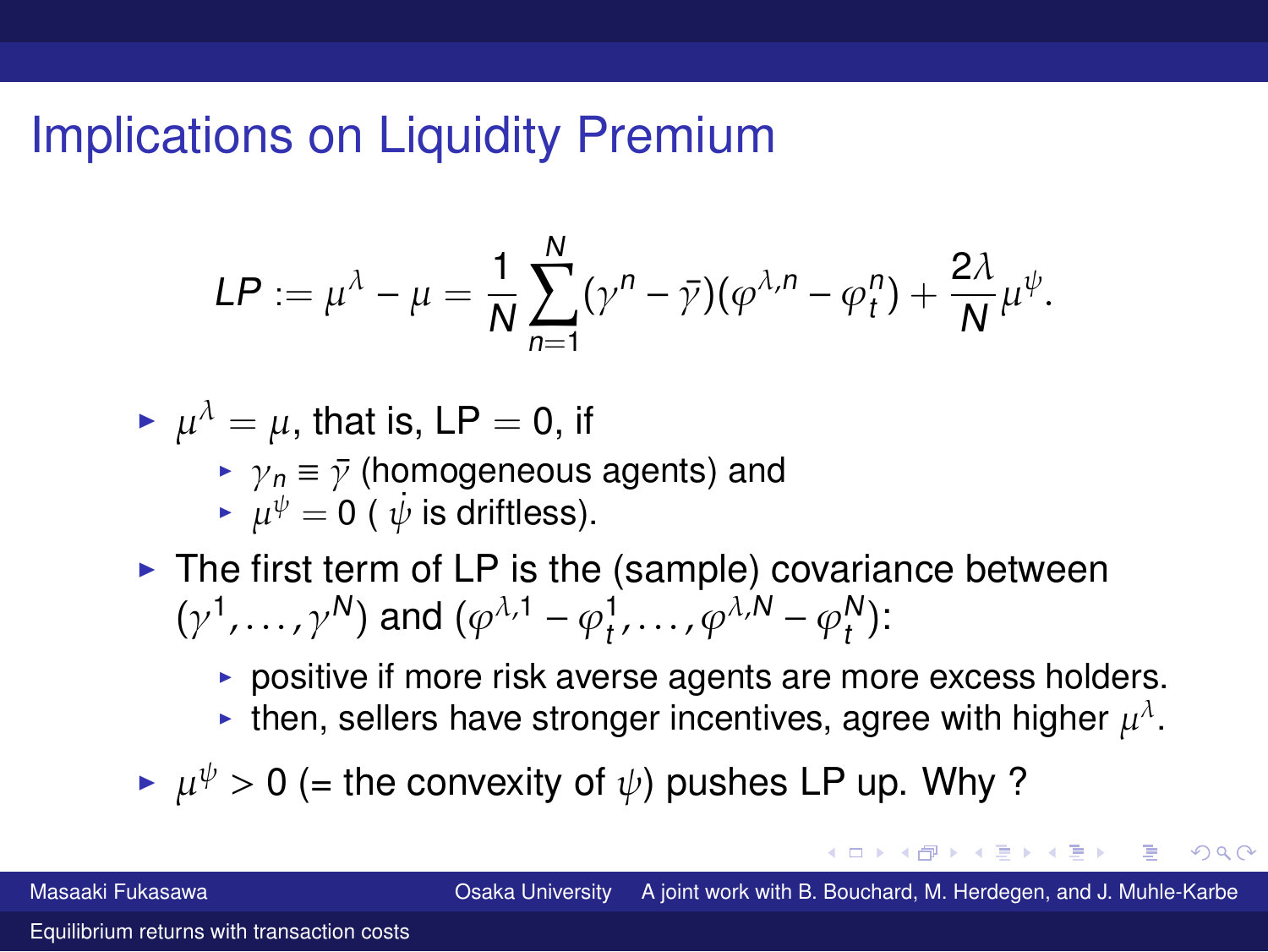### Multi-asset case

Let the asset price process S be now d dimensional:

 $dS_t = \mu_t dt + \sigma dW_t$ ,

where  $\sigma$  is deterministic (and exogenous) with  $\Sigma = \sigma \sigma^T$ invertible. The quadratic transaction costs:

$$
\lambda \dot{\varphi}^2 \to \dot{\varphi}^T \Lambda \dot{\varphi}
$$

with positive definite Λ. Then all  $\frac{1}{2\lambda}$  so far should be replaced by  $\frac{1}{2}$ Λ<sup>-1</sup>Σ. The final result; the equilibrium return is given by

$$
\mu^{\Lambda} = \mu + \frac{\Sigma}{N} \sum_{n=1}^{N} (\gamma^{n} - \bar{\gamma})(\varphi^{\lambda,n} - \varphi_{t}^{n}) + \frac{2\Lambda}{N} \mu^{\psi}.
$$

Masaaki Fukasawa Osaka University A joint work with B. Bouchard, M. Herdegen, and J. Muhle-Karbe

 $QQ$